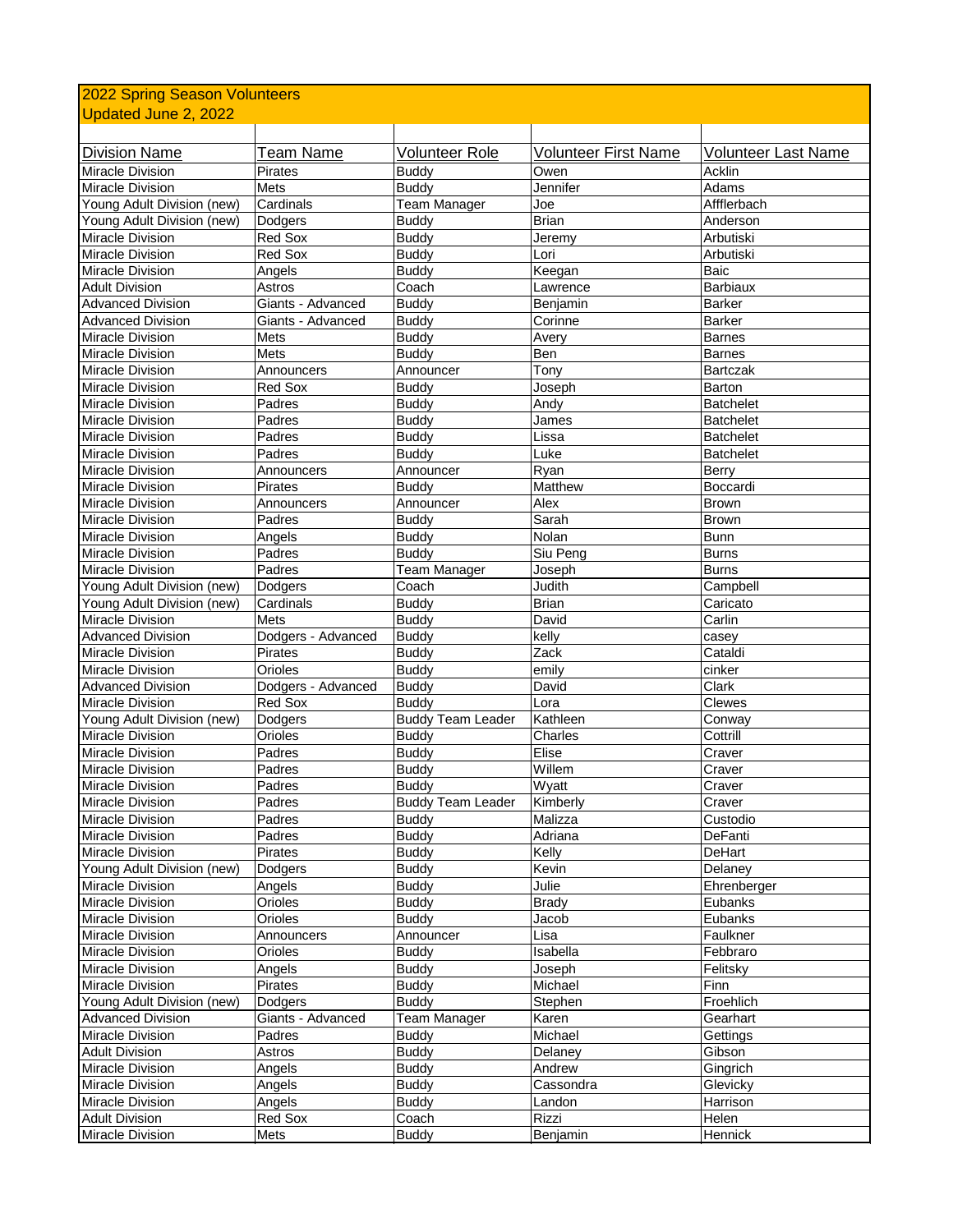| 2022 Spring Season Volunteers |                    |                          |                             |                            |  |  |
|-------------------------------|--------------------|--------------------------|-----------------------------|----------------------------|--|--|
| Updated June 2, 2022          |                    |                          |                             |                            |  |  |
|                               |                    |                          |                             |                            |  |  |
| <b>Division Name</b>          | <b>Team Name</b>   | <b>Volunteer Role</b>    | <b>Volunteer First Name</b> | <b>Volunteer Last Name</b> |  |  |
| Young Adult Division (new)    | Dodgers            | <b>Buddy</b>             | Kristina                    | Hogue                      |  |  |
| Miracle Division              | Orioles            | <b>Buddy</b>             | Kirk                        | Howard                     |  |  |
| Miracle Division              | Orioles            | <b>Buddy</b>             | Tanner                      | Howard                     |  |  |
| <b>Adult Division</b>         | Red Sox            | <b>Buddy</b>             | John                        | Howley                     |  |  |
| <b>Advanced Division</b>      | Dodgers - Advanced | Announcer                | Lucia                       | Hrabovsky                  |  |  |
| <b>Miracle Division</b>       | Mets               | <b>Buddy</b>             | Evan                        | Hudson                     |  |  |
| Young Adult Division (new)    | Cardinals          | <b>Buddy</b>             | <b>Brian</b>                | Jansto                     |  |  |
| Young Adult Division (new)    | Cardinals          | <b>Buddy</b>             | Stephanie                   | Jansto                     |  |  |
| Miracle Division              | Red Sox            | <b>Buddy</b>             | Jason                       | Jones                      |  |  |
| Miracle Division              | Red Sox            | <b>Buddy</b>             | Shawna                      | Jones                      |  |  |
| Miracle Division              | Pirates            | <b>Buddy</b>             | Doug                        | Karlovits                  |  |  |
| <b>Advanced Division</b>      | Giants - Advanced  | Coach                    | Sean                        | Kelly                      |  |  |
| <b>Miracle Division</b>       | Padres             | <b>Buddy</b>             | Jovan                       | Kodic                      |  |  |
| <b>Advanced Division</b>      | Dodgers - Advanced | <b>Buddy</b>             | Matthew                     | Kustra                     |  |  |
| <b>Miracle Division</b>       | Padres             | <b>Buddy</b>             | Ella                        | Lange                      |  |  |
| <b>Miracle Division</b>       | Red Sox            | <b>Buddy</b>             | Chase                       | Lauer                      |  |  |
| Miracle Division              | Red Sox            | <b>Buddy</b>             | Jordan                      | Lauer                      |  |  |
| Miracle Division              | Orioles            | <b>Buddy</b>             | Giovanni                    | Lheureau                   |  |  |
| Miracle Division              | Angels             | <b>Buddy</b>             | Maci                        | Lineman                    |  |  |
| <b>Miracle Division</b>       | Orioles            | Buddy                    | Kennedy P.                  | Lowery                     |  |  |
| <b>Miracle Division</b>       | Announcers         | Announcer                | Mollie                      | Lucot                      |  |  |
| <b>Miracle Division</b>       | Red Sox            | <b>Buddy</b>             | Makayla                     | M Rosell                   |  |  |
| <b>Miracle Division</b>       | Red Sox            | Buddy Team Leader        | Jamie                       | Madder                     |  |  |
| <b>Advanced Division</b>      | Giants - Advanced  | <b>Buddy</b>             | Charity                     | Magness                    |  |  |
| Miracle Division              | Red Sox            | <b>Buddy</b>             | Max                         | Marcotte                   |  |  |
| Young Adult Division (new)    | Cardinals          | <b>Buddy</b>             | Kathleen                    | Mary                       |  |  |
| <b>Advanced Division</b>      | Dodgers - Advanced | <b>Buddy</b>             | Joshua                      | Mayer                      |  |  |
| <b>Advanced Division</b>      | Dodgers - Advanced | <b>Team Manager</b>      | Stu                         | Mayer                      |  |  |
| <b>Advanced Division</b>      | Dodgers - Advanced | <b>Buddy</b>             | Derek                       | Mccullough                 |  |  |
| <b>Miracle Division</b>       | Angels             | <b>Buddy</b>             | Elle                        | McKenzie                   |  |  |
| <b>Miracle Division</b>       | Angels             | <b>Buddy</b>             | Quinn                       | McKenzie                   |  |  |
| Miracle Division              | Announcers         | Announcer                | Justin                      | Mellor                     |  |  |
| Young Adult Division (new)    | Dodgers            | <b>Buddy</b>             | <b>HEIDI</b>                | <b>MENZL</b>               |  |  |
| Miracle Division              | Angels             | Coach                    | Laura                       | Miller                     |  |  |
| Miracle Division              | Red Sox            | <b>Buddy</b>             | Alyssa                      | Mitchell                   |  |  |
| Miracle Division              | Mets               | <b>Buddy</b>             | Dakoda                      | Mock                       |  |  |
| <b>Miracle Division</b>       | Mets               | <b>Buddy</b>             | Gannon                      | Mock                       |  |  |
| Miracle Division              | Orioles            | Buddy                    | Amber                       | Moden                      |  |  |
| Miracle Division              | Red Sox            | <b>Team Manager</b>      | Amy                         | Montgomery                 |  |  |
| Miracle Division              | Mets               | <b>Buddy</b>             | <b>Brady</b>                | Moore                      |  |  |
| Miracle Division              | Pirates            | <b>Buddy</b>             | Samuel                      | Neal                       |  |  |
| Miracle Division              | Announcers         | Announcer                | Caitlin                     | Newton                     |  |  |
| Miracle Division              | Pirates            | <b>Buddy</b>             | Megan                       | O'Brien                    |  |  |
| Miracle Division              | Orioles            | <b>Buddy Team Leader</b> | <b>Brian</b>                | Olan                       |  |  |
| Miracle Division              | Mets               | Team Manager             | Richard                     | Pander                     |  |  |
| Miracle Division              | Mets               | <b>Buddy Team Leader</b> | Mary                        | Pardue                     |  |  |
| Miracle Division              | Padres             | <b>Buddy</b>             | Timothy                     | Pashuta                    |  |  |
| Young Adult Division (new)    | Cardinals          | <b>Buddy</b>             | <b>Brian</b>                | Pearce                     |  |  |
| Miracle Division              | Pirates            | <b>Buddy</b>             | Kyle                        | Pollock                    |  |  |
| Miracle Division              | Pirates            | <b>Buddy</b>             | Patricia                    | Pollock                    |  |  |
| Miracle Division              | Orioles            | <b>Buddy</b>             | Angela                      | Priddy                     |  |  |
| Miracle Division              | Red Sox            | <b>Buddy</b>             | Sam                         | Rajkovich                  |  |  |
| <b>Advanced Division</b>      | Giants - Advanced  | Coach                    | James                       | Randall                    |  |  |
| Young Adult Division (new)    | Dodgers            | <b>Team Manager</b>      | Fred                        | Roberts                    |  |  |
| Miracle Division              | Padres             | <b>Buddy</b>             | Aileen                      | Robertson                  |  |  |
| Miracle Division              | Padres             | <b>Buddy</b>             | Drew                        | Robertson                  |  |  |
| Miracle Division              | Padres             | <b>Buddy</b>             | Molly                       | Robertson                  |  |  |
| Miracle Division              | Padres             | <b>Buddy</b>             | Will                        | Robertson                  |  |  |
| Miracle Division              | Unallocated        | <b>Buddy</b>             | Maximo                      | Robinson                   |  |  |